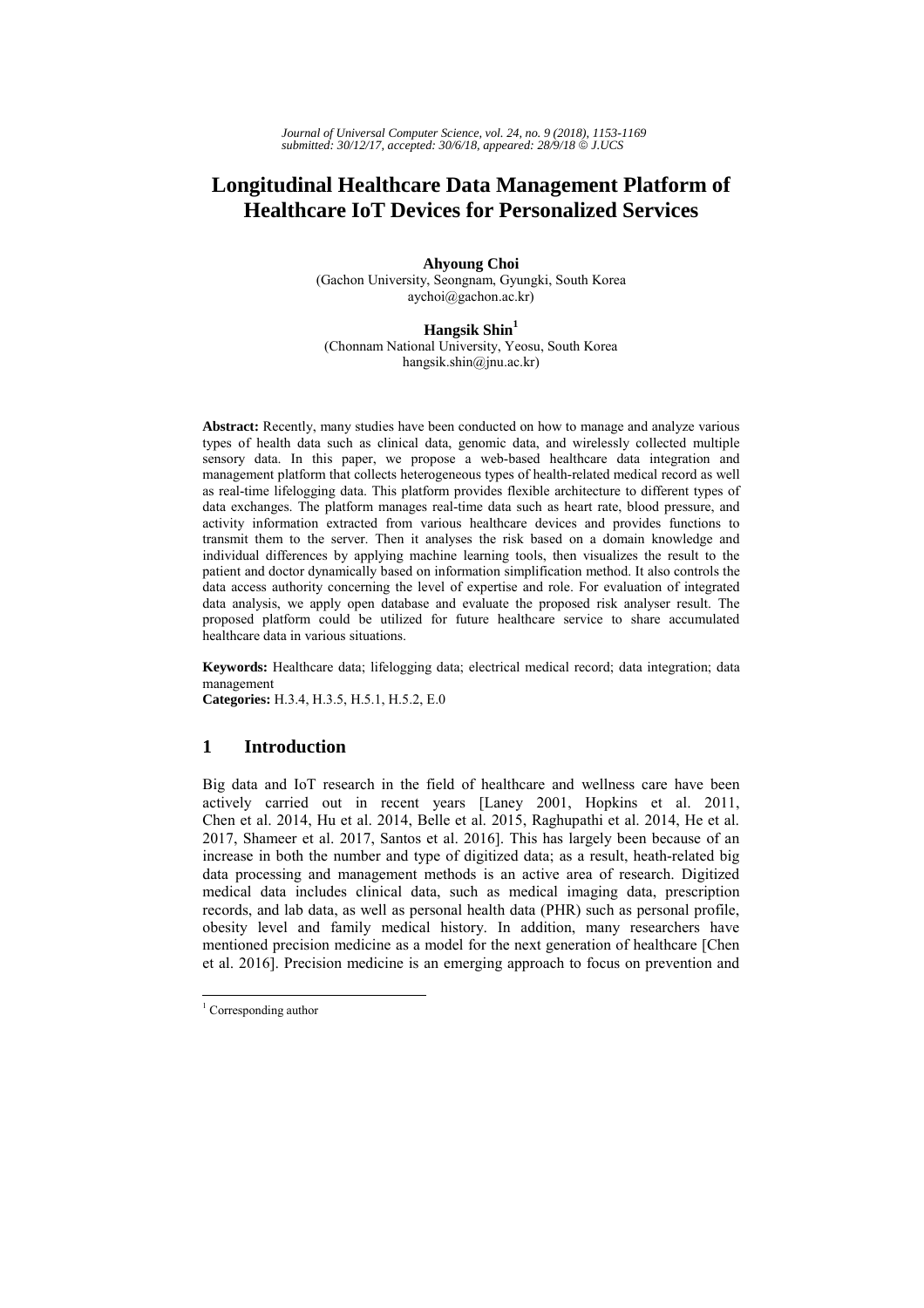treatment considering individual differences in genes and lifestyles rather than focusing on diagnosing the disease in a uniform way by population-based statistics and science. This approach accelerates the health monitoring and wellness monitoring device market and its integration of traditional medical records with the viewpoint of big data. For example, GearFit, Fitbit, Jawbone, G Watch Urbane and other wearable devices monitor daily exercise activity, sleep quality, and dietary habits for wellness monitoring. Portable blood pressure monitors and patch-type ECG measurement sensors collect health-related data in an unobtrusive way in daily life for health monitoring.

With this trend, it becomes important to integrate and analyse data measured from various heterogeneous wellness and health monitoring devices. However, access to such medical records for specific purposes is difficult because hospitals and insurance companies own most medical records. In addition, data formats vary from hospital to hospital, therefore it takes considerable effort to integrate information from multiple institutions. Moreover, various medical imaging data in hospitals, such as fMRI, X-Ray, as well as vital sign data are measured in real time and are managed by hospital departments; thus various types of data are not integrated and intelligently analyzed. To address these problems, many researchers have proposed lifelong and patientowned health data gathering platform and its data exchange method [Sunyaev et al. 2010, Masud et al. 2015]. The Microsoft Health Vault is a web-based data management platform designed to allow patients to manage their health information directly [Sunyaev 2010]. It provides functions to connect more than 180 health monitoring devices such as blood pressure monitor, glucose meter, digital scales and 25 applications such as Moves, Preva etc. However, it does not integrate and examine EMR data and real-time monitoring data. Medtronic ZephyrLIFE is a remote patient monitoring application that manages heart rate, respiratory changes, electrocardiogram (ECG) by attaching bio patch to the patient's body. Many researchers have also studied remote patient monitoring platforms for data integration and management [Wang et al. 2014, Liang et al. 2012]. In their application, data is extracted from existing wearable devices or portable medical devices and users in real-time. However, there was a lack of functions to present the status of the patients and there is no description about longitudinal data processing and the analysis of personalized healthcare and wellbeing care.

From related works, there exit many issues to be concerned with health data analytics platform: first, the platform should include heterogeneous data that are realtime data as well as non-real-time data. Thus, it is required a seamless transparent mechanism to access different types of data such as EMR systems stored in a relational database, PHR systems stored noSQL database by following DICOM/HL7 standard medical data transfer protocol as well as sensory data obtained from healthcare IoT devices. Therefore, the novel platform needs to be extended to various types of data sources through flexible architecture and data exchange methods. Secondly, after understanding different types of data, we need to access it and analyse concerning a domain knowledge and individual differences. It is required to support an automatic analysis by various kinds of machine learning tools. In addition, appropriate visualization depending on level of expertise in a specific domain need to be considered. The degree and method of information to be appropriately provided depends on the user's expertise to build a general platform. It is important that the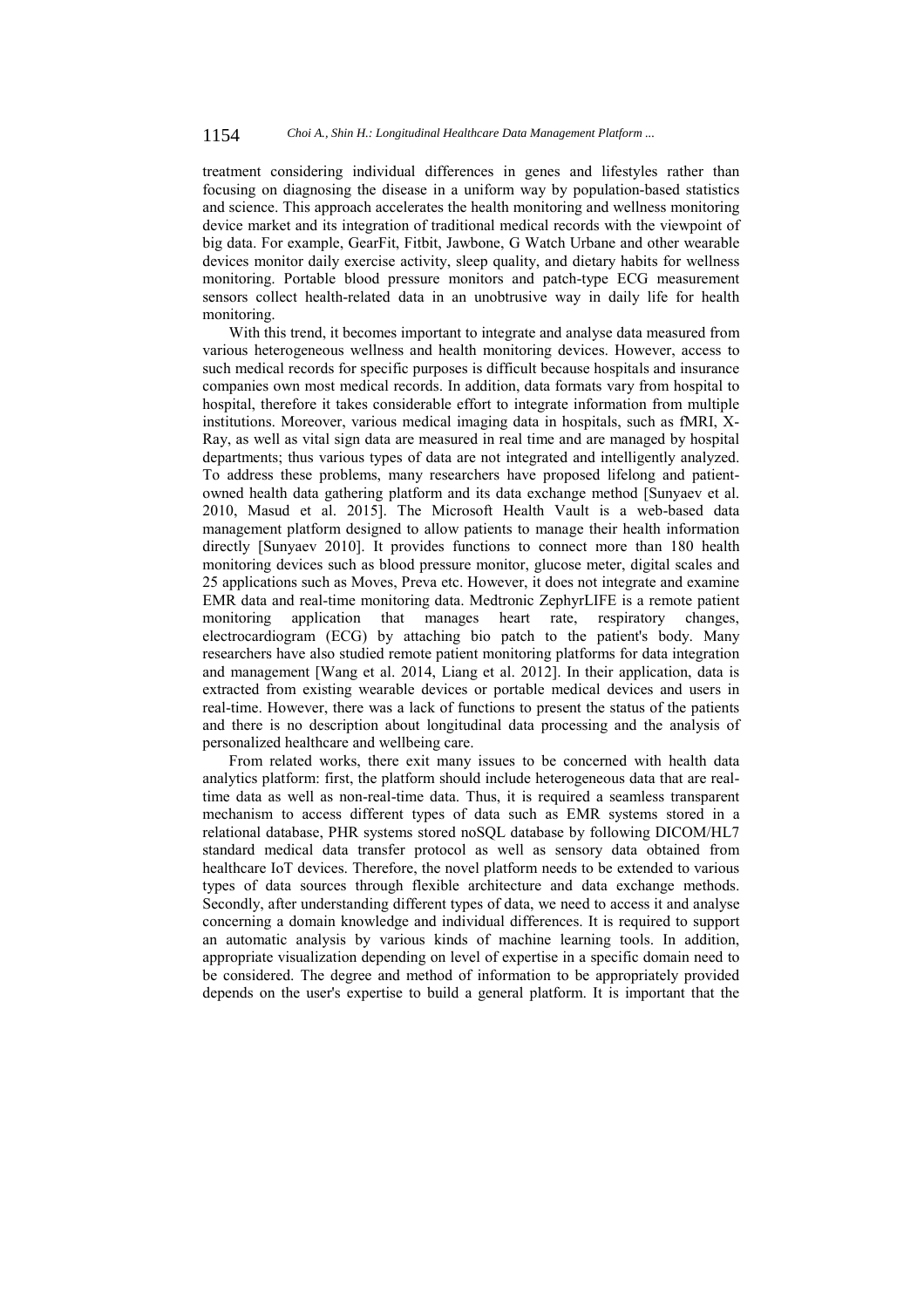abstraction of this information be performed automatically, not manually. Thirdly, privacy and data access issues need to be considered. For one-person data, many stakeholders such as insurance company, family and doctors are related, and conflicting interest may occur among stakeholders. Thus, data access management considering privacy issues need to be considered. If users manage the accessibility and authority of the data manually, it can be a burden to use the system. Therefore, the platform should consider automatic management of data considering the privacy of the data provider and the role and expertise of the person who wants to use the data. Lastly, it manages longitudinal data for personalized health and well-being care application.

In this paper, we propose a web-based healthcare data integration and management platform that collects heterogeneous types of health-related medical record as well as real-time lifelogging data. This platform provides flexible architecture to different types of data exchanges and it analyses the risk based on a domain knowledge and individual differences by applying machine learning tools, then visualizes the result to the patient and doctor dynamically based on information simplification method. It also controls the data access authority concerning the level of expertise and role. We evaluate the proposed risk analysis functions using a public database, MIMIC, which was used to collect multiple parameter data of ICU patients for 24 hours monitoring [Moody et al. 1996, Goldberger et al. 2000]. As a result, we conclude that the proposed data management platform could be utilized for remote medical service or healthcare home service to provide a function for sharing and confirming accumulated medical data in various situations.

## **2 Related works**

In these days, research is actively being conducted on big data processing and analysis in the fields of healthcare and well-being care. Big data is described as a 3Vs model (or a 4Vs model) that includes the following features: volume (i.e., amount of data), velocity (i.e., speed of data processing), variety (i.e., types of data) and, assuming 4Vs, veracity (i.e., accuracy of data) [Chang et al. 2016]. With regards to a large volume of data, Chang assumed that the average size of electronic medical records were 20 megabytes per image and estimated the total size of the big data in the medical field to be 100-250 exabytes with an annual average growth rate of 1.2- 2.4 exabytes [Sun et al. 2013]. Researchers at IBM reported more than 1 trillion obtained from connected objects and devices at 2010 and researchers at Simens estimated data explosion by 2020 up to 40 zettabytes [Raven et al. 2015]. Therefore, it has become important to develop a scalable platform to handle a large volume of medical data.

Considering increased volume of data, many researchers have applied the previous big data management method in the health sector. Hussain and his colleagues proposed mobile sensory data analysis method using MapRedue in cloud computing environment [Hussain et al. 2014]. Wang and his colleagues proposed the mathematical model to remove duplicate data in a big data storage system [Wang et al. 2016]. To help understand the various medical terminology, Can and his colleagues developed relational and ontological triple stores for healthcare domain knowledge sharing [Can et al. 2017]. However, access to such medical records for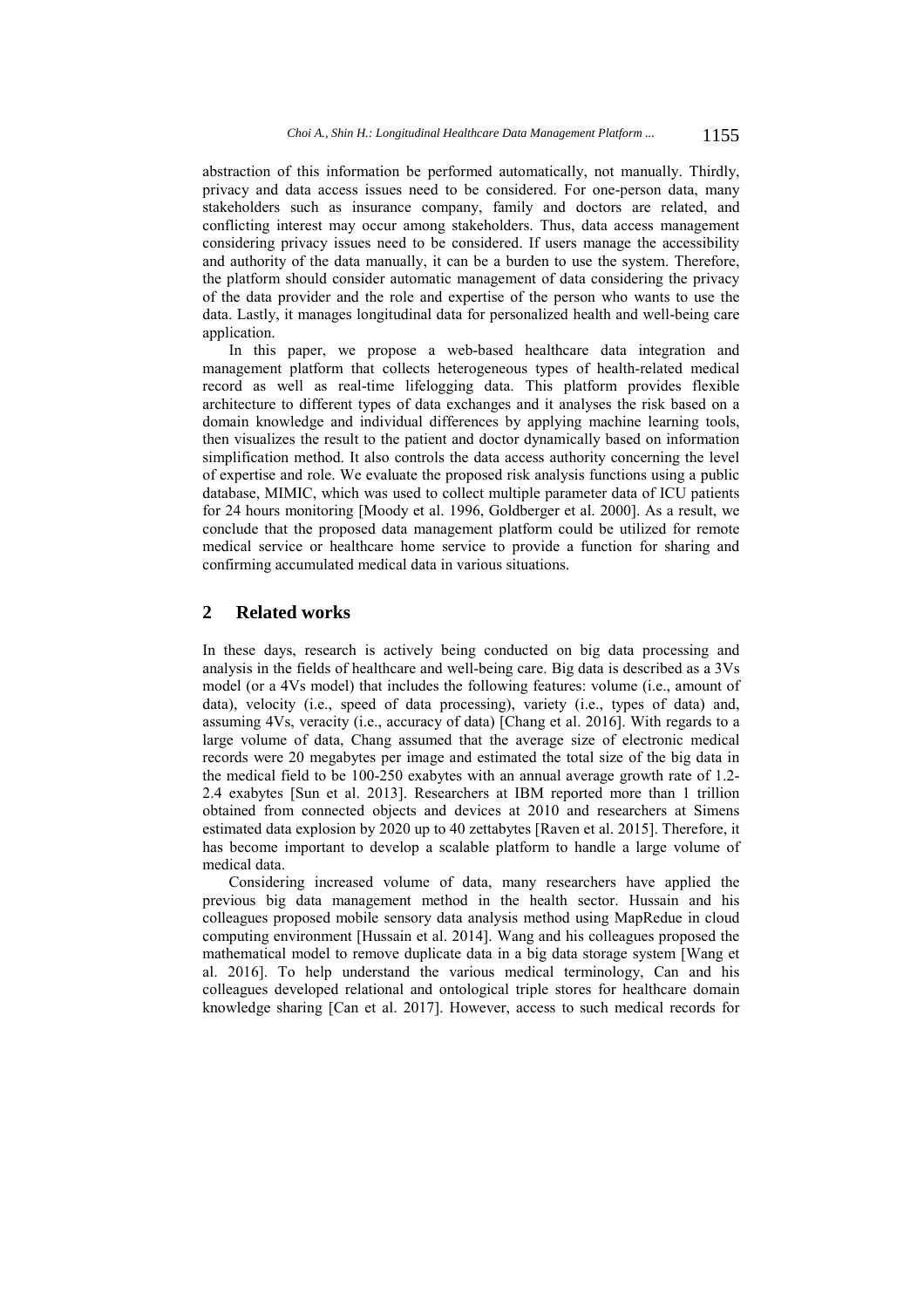research purposes limited due to the protection of personal information. Hospitals and insurance companies owned most medical records and it is difficult to collect and utilize medical data outside of the hospital. Therefore, storing medical records in cloud platform might impractical solution at this stage unless it is regulated or legally supported. That is, ultimately, data analysis and processing storage are expected to take place in the cloud platform, but now medical data such as EMR, medical imaging data and so on is limited in that access to the data by individual privacy protection regulations and rules. In the web-based platform, it is a realistic alternative because it is an open access platform to share and utilize patient data when the patient agrees on utilizing his or her data.

Another issue of big data research in the medical field are considered to be the integration of many types of digitized medical data. Digitized medical data includes clinical data such as EMR (Electronic Medical Records) or EHR (Electronic Health Records), personal health data (PHR) and physiological sensory data obtained from wellness and health monitoring devices. Clinical data includes medical imaging data, prescription records, lab data and genomic sequence data obtained from various medical centers. Personal health data (PHR) include personal profile, obesity level and family medical history and so on. Wirelessly collected multiple sensory data such as heart rate, body temperature and blood glucose levels collected by wearable devices are another type of health and wellness data. In particular, GearFit, Fitbit, Jawbone, G Watch Urbane and other wearable devices monitored daily exercise activity, sleep quality and dietary habit for wellness monitoring. For health monitoring, portable blood pressure monitors, and patch-type ECG measurement sensors called AliveCor collect health-related data in a daily life. However, integration of various health related data requires lots of effort since data formats vary from hospital to hospital as well as wellness data is not formatted by medical standard.

With this trend, many companies and researchers have proposed data management platforms to integrate data measured from various heterogeneous monitoring devices. The Microsoft Health Vault is a web-based data management platform designed to allow patients to manage their health information directly [Sunyaev et al. 2010]. It provides functions to connect more than 180 health monitoring devices such as blood pressure monitor, glucose meter, digital scales and 25 applications such as Moves, Preva and so on. Additionally, it provides data management functions that individual users upload their EMR data and real-time monitoring data. However, it does not integrate and analyze EMR data and real-time monitoring data. In addition, it supports to collect the data of predefined devices only which listed on the website. Apple HealthKit and ResearchKit provide a method to collect health, fitness and medical research data from wearable and mobile devices. Medtronic ZephyrLIFE is a remote patient monitoring application that manages heart rate, respiratory changes, electrocardiogram (ECG) by attaching bio patch to the patient's body. The system receives the signal from various kinds of devices and analyzes based on Health-Hub platform in the home and the hospital. Recently they provide stress analysis and exercise performance analysis using their wearable chest type sensors. Liang et al. proposed a method of collecting heterogeneous sensor information for home health care service. In their application, data was extracted from existing wearable devices or portable medical devices and users were monitored in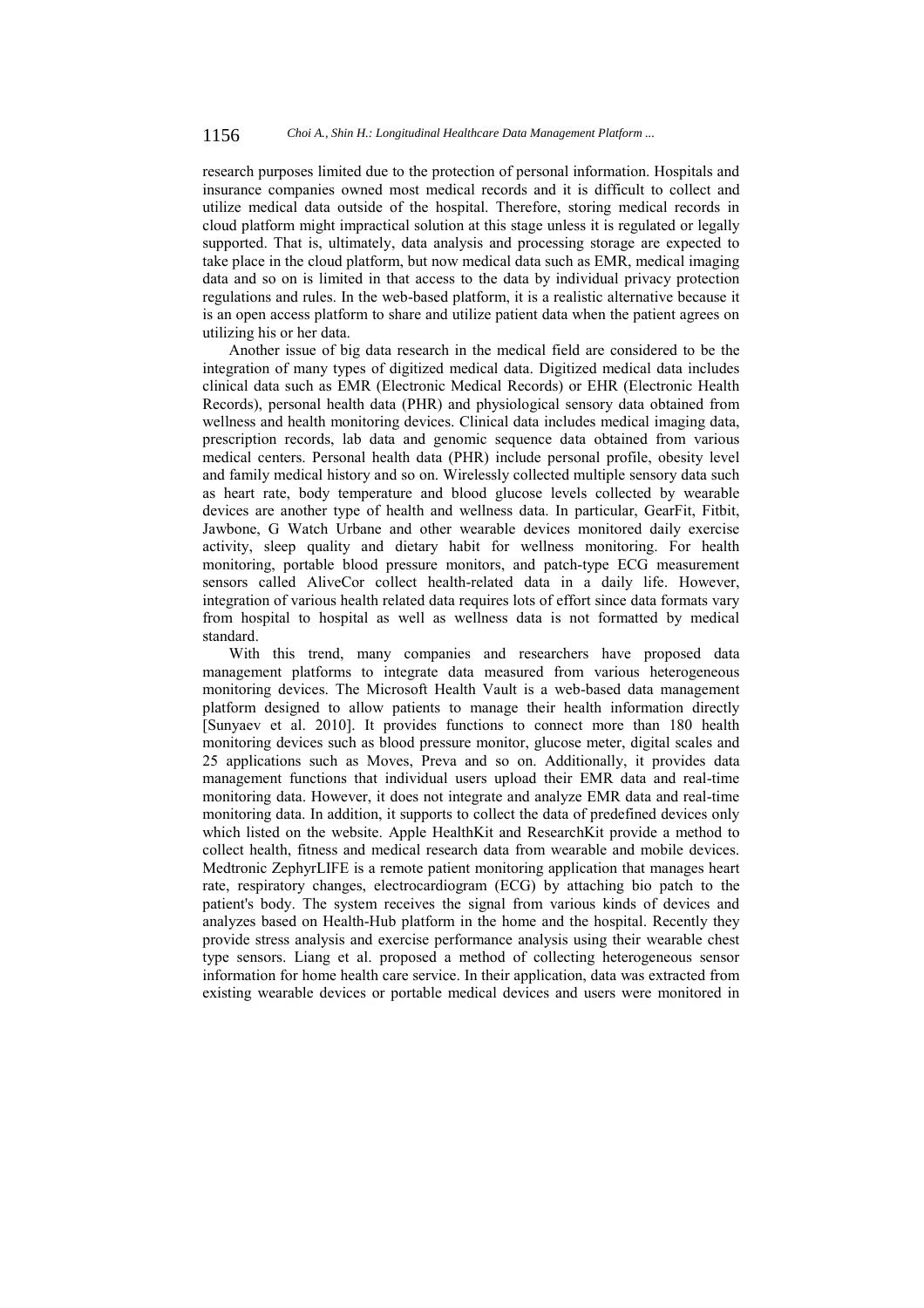real-time [Liang et al. 2012]. Khalid Elgazzar et al. developed a ubiquitous health monitoring system using mobile web services to support mobility of chronic disease patients [Elgazzar et al. 2012]. If the patient registered through the website, vital signs were monitored and transferred to the doctor side. However, most previous works have recommended that the platform should integrate multiple sensory data or clinical data for remote patient monitoring purposes. There is still not much research on longitudinal data processing and analysis for personalized healthcare.

After integrating and managing various types of data, it is required to estimate users or patient status based on the collected data. Typically, clinical decision support system (CDSS) was used for diagnosis and prevention of disease. The existing CDSS uses a method in which doctors or medical experts explicitly input domain knowledge in a rule-based engine. However, recently, IBM's Watson has been developed to automatically predict and judge disease without explicit inputs by utilizing machine learning technology. Many researchers have also studied health data analytics methods by data integration and management. Muhanmmad Bilal Amin proposed a health and wellness platform to process cloud-based multimodal sensory data. In this platform, raw sensory data is continuously collected in real time regardless of the kinds of devices and the lifelogging data of the user is extracted based on the context. Intelligent monitoring based on an expert-driven rule is made possible by Lifelog extraction [Amin et al. 2016]. Especially, in raw sensory data acquisition, a timeframe-based synchronization method is applied by using complete-sync, incomplete-sync mode via sensory data queue to synchronize data obtained from various sources. Luo developed a tool to estimate the best machine learning algorithms and parameters for big clinical data analysis [Luo et al. 2016]. Adikaram proposed continuous learning method based on graphical knowledge using of highly density big data [Adikaram et al. 2016]. In addition, an appropriate visualization method was also proposed [Seo et al. 2015]. However, those previous works lack of function to analyze and present the status of the individual users. Another important issues regarding data acquisition and management for distributed health care systems are privacy and security. Many researchers have been proposed role-based access control based on the information of user, roles, permission, and sessions [Sandhu 1996, Bertino 2001]. However, data access of those models is limited in dynamically changing environments. To handle arbitrary and dynamic authorization polices, context based access control method have been proposed [Hu 2004, Zhang 2004, Ray 2016]. Those models provide permission on data based on the context information not only role but also location, time, and other data access condition. These research on context-based access control of distributed health related data, but not much research on access control of mobile health data such as personal health record, dynamic sensory information such as mobile ECG monitoring devices.

From related works, there exit many issues to be concerned with health data analytics platform: first, the platform should include heterogeneous data that are realtime data as well as non-real-time data. Thus, it is required a seamless transparent mechanism to access different types of data such as EMR systems stored in a relational database, PHR systems stored noSQL database by following DICOM/HL7 standard medical data transfer protocol as well as sensory data obtained from healthcare IoT devices. Therefore, the novel platform needs to be extended to various types of data sources through flexible architecture and data exchange methods.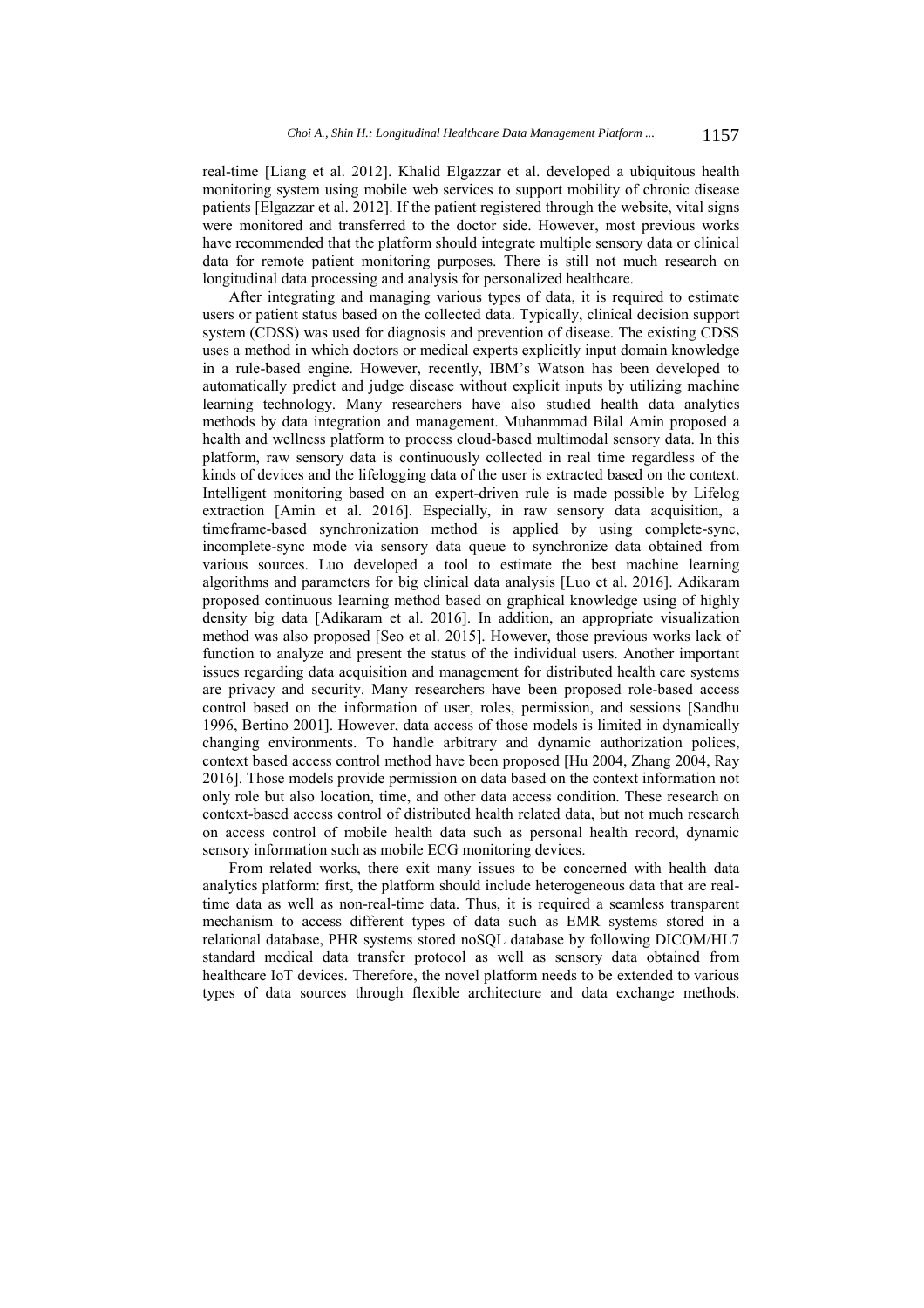Secondly, after understanding different types of data, we need to access it and analyse concerning a domain knowledge and individual differences. Thus, it is required to support an automatic analysis by various kinds of machine learning tools. In addition, appropriate visualization depending on level of expertise in a specific domain need to be considered. The degree and method of information to be appropriately provided depends on the user's expertise to build a general platform. For a group of specialists such as physicians, it is more effective for the patient to understand the measured information and the resource itself, and for the user or the care giver to present the information at the abstract level to understand the meaning of the information. It is important that the abstraction of this information be performed automatically, not manually. Thirdly, privacy and data access issues need to be considered. For oneperson data, many stakeholders such as insurance company, family and doctors are related, and conflicting interest may occur among stakeholders. Thus, data access management considering privacy issues need to be considered. If users manage the accessibility and authority of the data manually, it can be a burden to use the system. Therefore, the platform should consider automatic management of data considering the privacy of the data provider and the role and expertise of the person who wants to use the data.

### **3 Lifelogging data platform of healthcare IoT devices**

#### **3.1 Overall architecture**

The web-based platform for the integration of the proposed real-time and non-realtime medical data is structured as shown in Figure 1. The data integration platform consists of a data layer, a process layer, and a service layer. Data layer provides a function to acquire heterogeneous types of health-related medical record as well as real-time lifelogging data. In this step, medical record manager translates the data by following medical standard format and sensor manager uses sensor API to obtain sensory data. Sensor manager collects a lifelogging data, such as heart rate, blood pressure, GPS, and activity information extracted from various healthcare devices and transmits them to the server through wireless communication. Depending on sensor data type, sampling frequency, data description and format is totally different. Therefore, sensor manager interpolates the missing data and removes replicated data according to type of sensors. Non-real-time medical data, such as height, weight, age and gender, and lab test information measured by a medical institution are transmitted to the server in XML format. For medical record data, electronic medical record represented by HIS/RIS and medical imaging format represented by PACS protocol should be integrated and understood by checking the header format. Medical record data gateway integrates data having different standards, and is standardized in the form of XML and stored in the repository. In case of sensor data, streaming data is integrated through PHR and sensor data gateway, and is stored in the repository together with time information and information about the measured sensor.

After identifying and collecting the heterogeneous data, data aggregation, semantic data integration and personalized risk analysis performed in a process layer. Data management module manages health data repository and device or user profiles. It checks novel update on repositories and stored up-to-date medical record and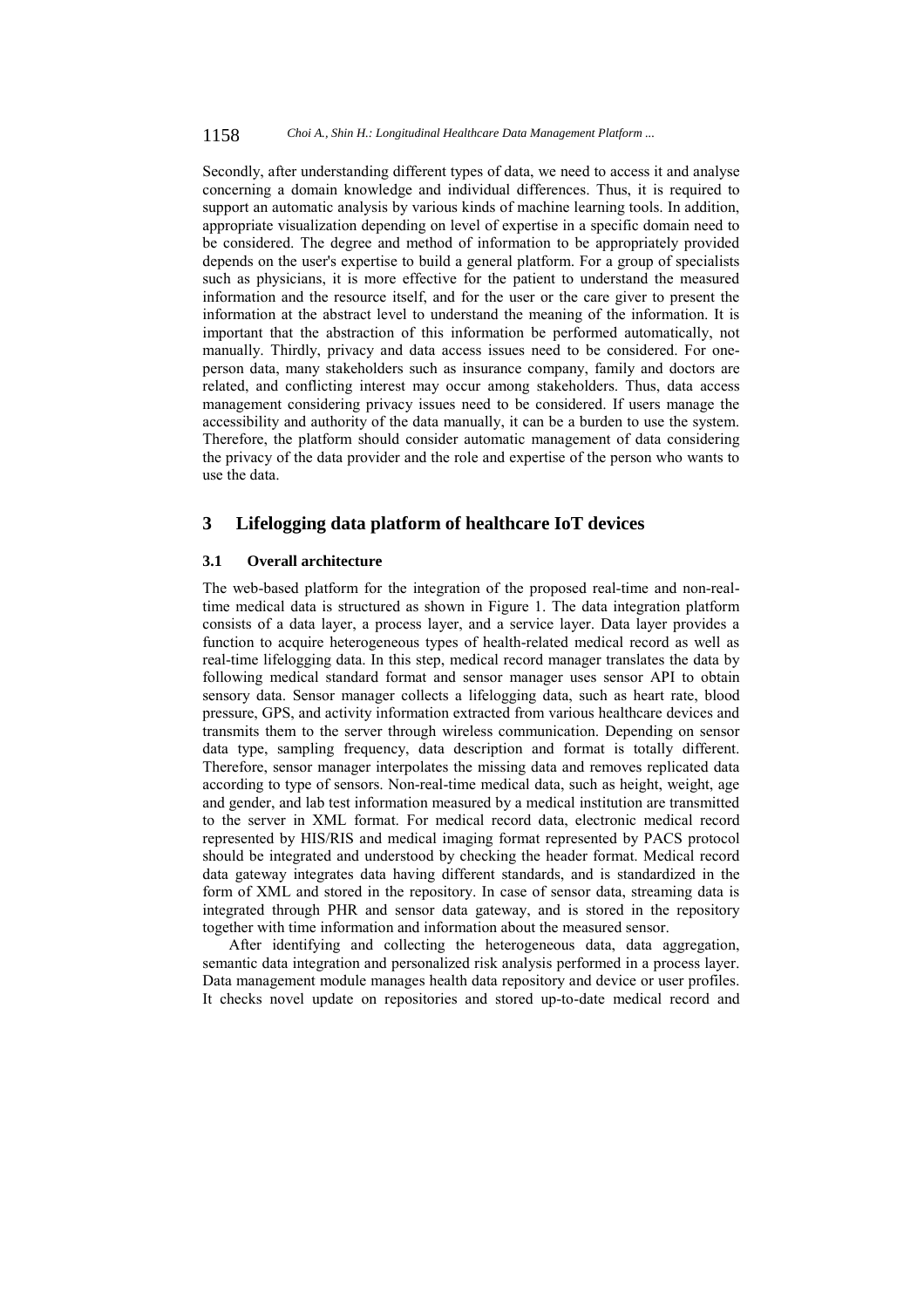sensory data. Data aggregation module collects the steady-state data and real-time data, and semantic data integration interprets and analyse current health conditions based on health ontology. Health ontology may cover several CDSS rules about irregular body conditions. In data integration, the collected data is integrated based on the time information. When the same information is collected from other sensors, priorities are determined based on known accuracy information and data precision. Then, a personalized risk analyser function provides a function that simplifies the event through the crisis analysis data for a lifetime. The risk analyser managed the user's health status based on integrated real-time, non-real-time health data and provided feedback through the web server. This platform analyses the risk based on intelligent analysis methods such as machine learning tools, then visualizes the result to the patient and doctor dynamically.



*Figure 1: Overall architecture* 

The web browser for personalized healthcare service provides feedback through the web server in service layer. In services layer, it is important to visualize healthcare information appropriately based on on level of expertise in a specific domain. The degree and method of information to be appropriately provided depends on the user's expertise to build a platform. For a group of specialists such as physicians, it is more effective for the patient to understand the measured information and the resource itself, and for the user or the care giver to present the information at the abstract level to understand the meaning of the information. It is important that the abstraction of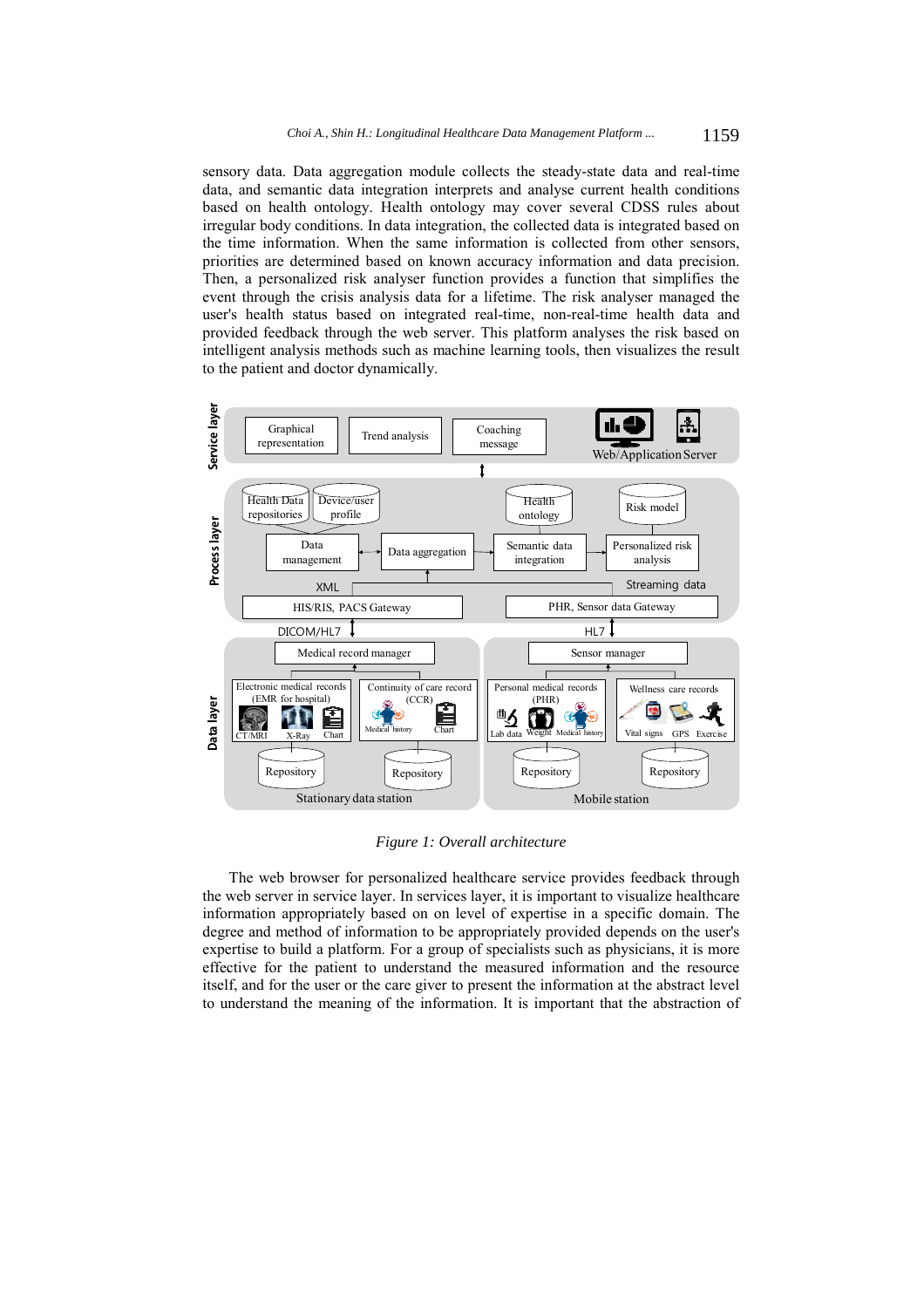this information be performed automatically. This information visualizes by graphical representation, trend analysis, and coaching message generation. To simplify the information, we design two different kinds of visualization pattern, one is for expert, the other is for non-expert user. Privacy and data access issues are considered concerning stakeholders. The platform supports automatic management of data considering the privacy of the data provider and the role and expertise of the person who wants to use the data. To tackle this issue, we proposed context based access control method to deal with dynamic configurations of heterogeneous health data.

#### **3.2 Data repository design for heterogeneous data and access control**

For the integration of real-time medical data and non-real-time medical data, a sustainable database was constructed as shown in Figure 2. The database constitutes the electronic medical record (EMR) data, the personal health related (PHR) information record and a patient-doctor relationship record for a remote patient monitoring service. The medical-related data followed an XML format because most classical medical data supported XML file format. To manage EMR data, users upload their medical record by XML file format and the system automatically parses it and stores in the database. In this study, it is assumed that the basic medical record is acquired in the form of XML, but it will be updated to support the EMR protocol conforming to the international protocol or to support various data types as a future work. To manage PHR data, PHR related database stores a user's personal profile by manual input and real-time lifelogging data obtained from wearable devices and medical monitoring devices by the sensor manager module of the mobile station. An example of PHR data exchange protocol is shown in Table 1.



*Figure 2: Data schema*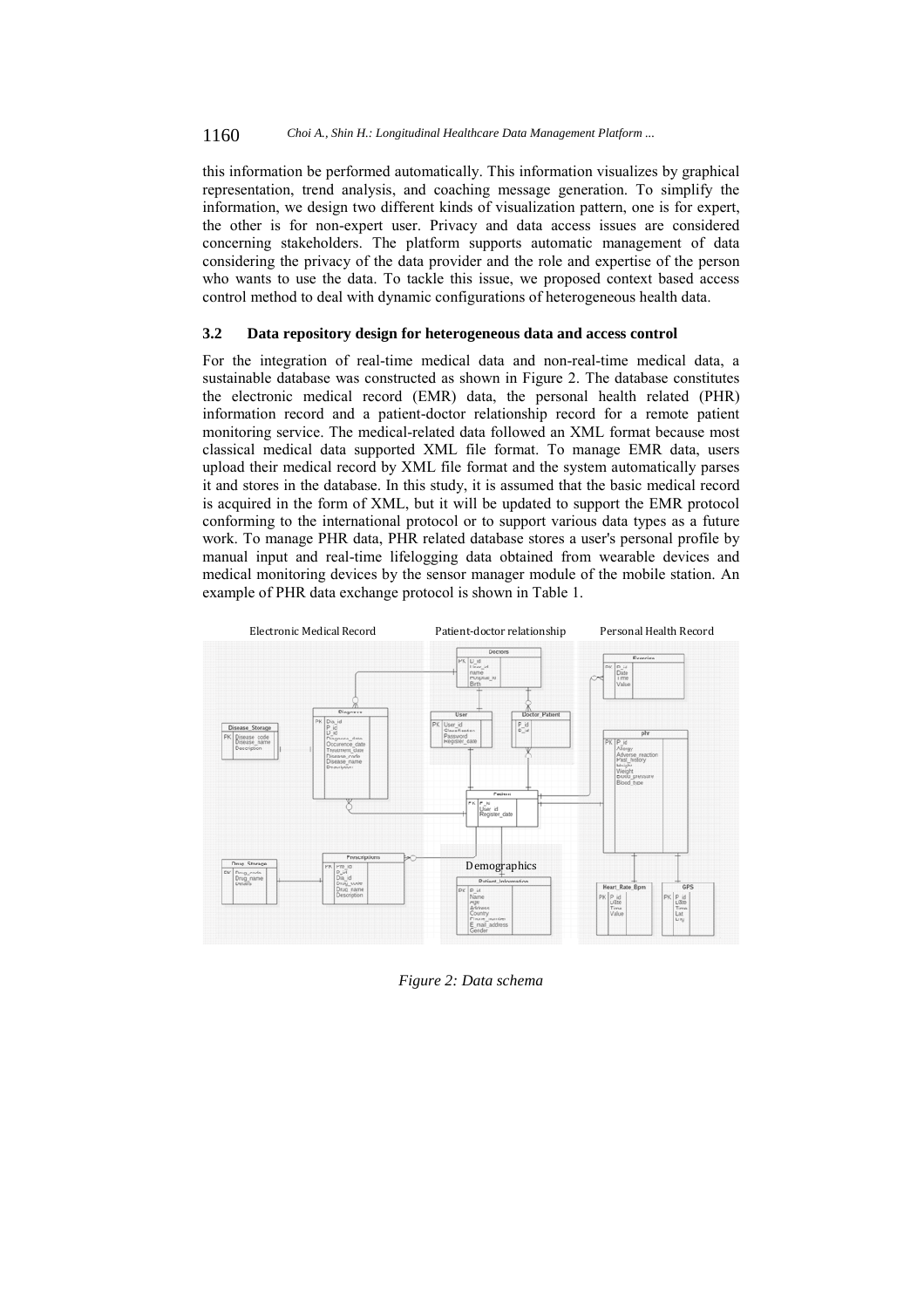| Category     | Type   | Field     | Category  | <b>Type</b> | Field         |
|--------------|--------|-----------|-----------|-------------|---------------|
|              | UserID | 110191812 |           | Type        | bloodpressure |
| User profile | Age    | 80        | Vitalsign | Date        | 20171230      |
|              | Gender | Female    |           | Value       | 120/80        |

| Table 1: Example of sensory data protocol |  |  |  |
|-------------------------------------------|--|--|--|
|                                           |  |  |  |

Data access control consists of three main process; login, check context condition and show information by role of user. If user ID and password is correct, user can login on application. Then, user wants to access certain patient information, application checks context condition based on Table 2. An application checks primary constraint context automatically such as time and location and secondary context such as role and expertise level. If user satisfies the primary context, user can access to information of patient. Then the system checks secondary context to confirm the level of data access. 'Role' attributes include 'Doctor', 'Nurse', 'Researcher', 'Family' and 'Others'. It determines what information is displayed to the users. And 'Expertise' attributes include 'Primary', 'Secondary' and 'Reference'. It determines how much information is disclosed and what kinds of action is permitted. If a user has primary attribute, user can read, edit and delete information. Otherwise, if a user's attribute is secondary, user can only read information. From this process, the types of data that can be accessed and the actions that can be taken are determined automatically. For example, 'Doctor' only have location context, 'Researcher' has Location context and Time context between 11:00 AM and 6:00 PM. When user is a doctor and primary user. user can access all the data of patient and full operability to manipulate the data such as reading, editing and deleting the information. If the user is a researcher and secondary user. He only can see limited PHR of patient, and he can read and edit the information but can't see or edit other data. Table 2 shows the information access result based on access user type. Third example is a case that access request user is a family with patient. He can access to limited PHR and EMR with read-only option.

| <b>Scenario</b> | <b>Context</b><br>Primary  | <b>Secondary</b><br>Context | <b>Result</b>         |
|-----------------|----------------------------|-----------------------------|-----------------------|
|                 | (Time, location)           | (Role, Expertise)           |                       |
| #1              | $(Location == hospital)$   | $(Role == 'Dector') \cap$   | Activity: Read, Edit, |
| Doctor          |                            | (Expertise)<br>$==$         | Delete                |
|                 |                            | 'Primary')                  | PHR.<br>Data:<br>EHR. |
|                 |                            |                             | EIR                   |
| #2              | (Time $>= 11:00$ ) $\cap$  | $(Role == 'Researcher')$    | Activity: Read, Edit  |
| Researcher      | (Time $\leq$ 18:00) $\cap$ |                             | Data: limited PHR     |
|                 | $(Location == hospital)$   | (Expertise)                 |                       |
|                 |                            | 'Secondary')                |                       |
| #3              | (Time $\ge$ 9:00) $\cap$   | $(Role == 'Family') \cap$   | Activity: Read        |
| Family          | (Time $\leq$ 19:00) $\cap$ | (Expertise)<br>$==$         | Data: limited PHR,    |
|                 | $(Location == hospital)$   | 'Reference')                | limited EHR           |

*Table 2: Example of data access control*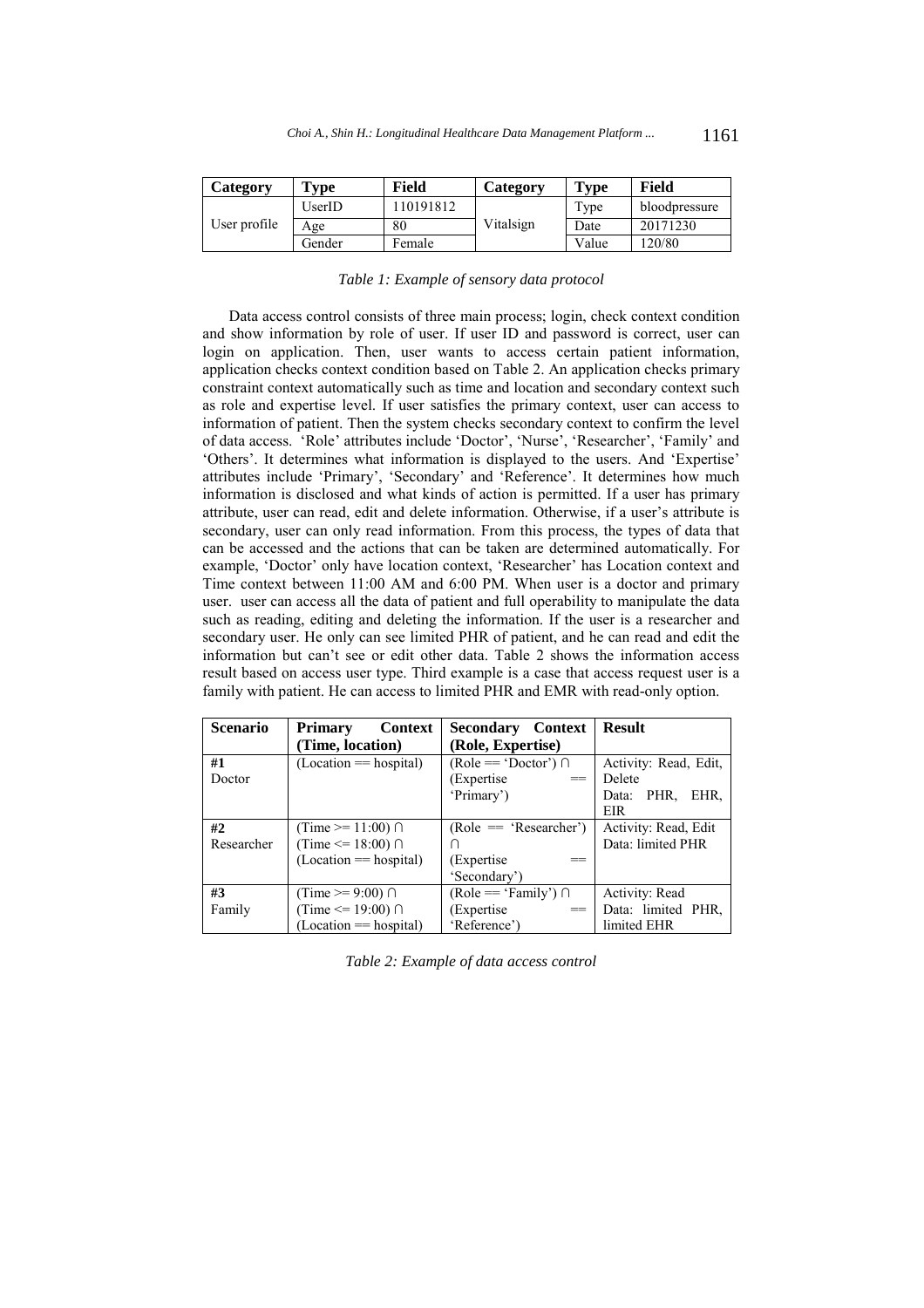### **3.3 Data integration, analysis, and visualization**

The sensor manager, medical record manager, data aggregation, and data integration module process the data to support health data integration and analysis. Sensor manager provides functions to manage multiple real-time health related sensory data as shown in Figure 3. It controls data collection interval, processes to filter and feature extraction based on sensor profile information. Then it sends data to server for furture integration. Sensor data includes sensor profile (type, sampling rate), sensor signal and signal property (accuracy, granularity).



*Figure 3: sensor manager architecture and process*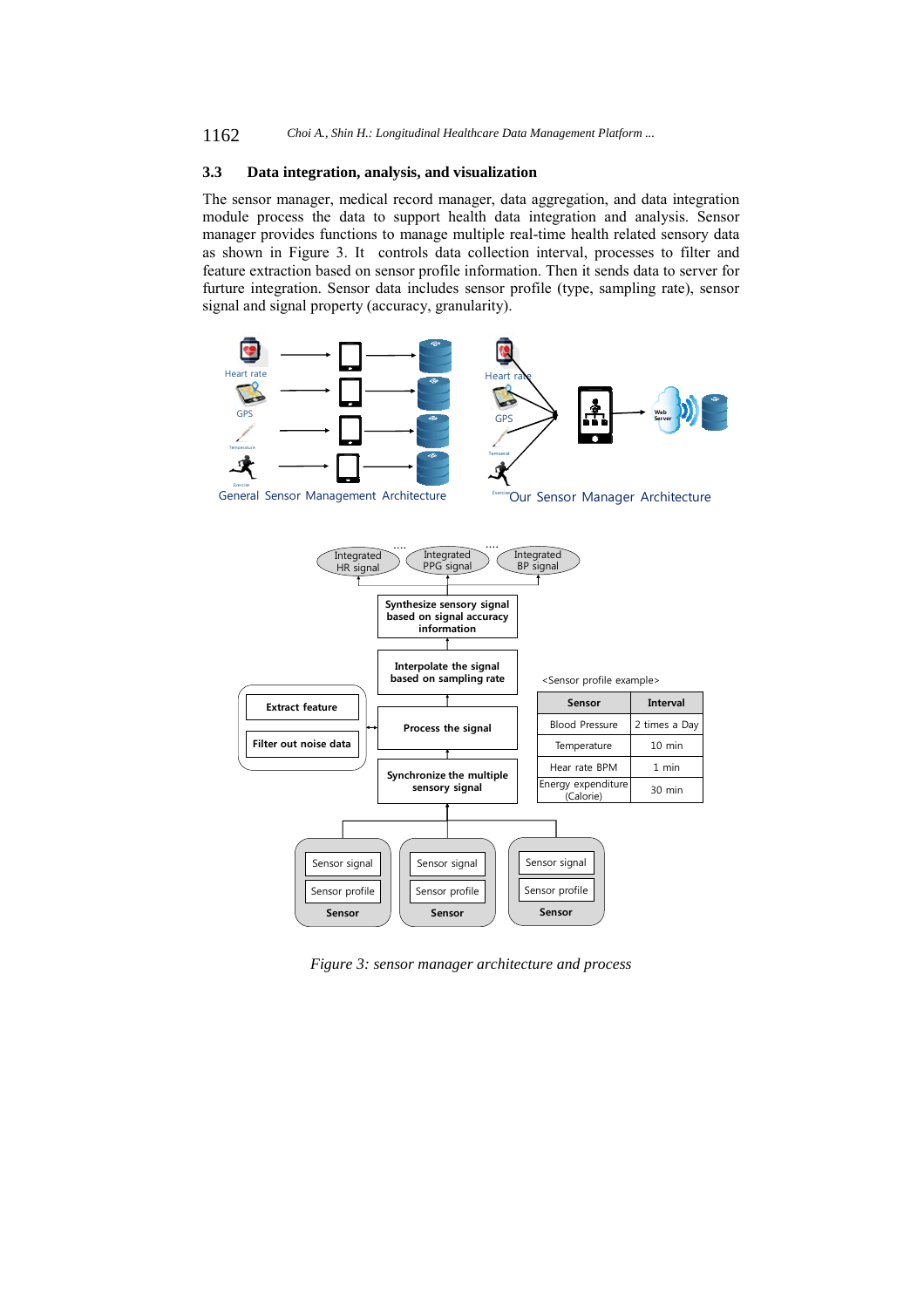Clinical records such as EMR, EHR, and PHR data are transferred to the medical record manager. The medical record manager reads different types of files and sends them in the form of XML and any other file types that data aggregation module can understand. The sensor manager is designed to collect and manage various kinds of lifelogging data. Smart wearables connected to the mobile device and sensor data was received by wireless communication. Since the data transmission time and the cycle may be different, depending on the type of data, the transmission period can be adjusted by a user's input. Once the characteristics and cycles of the data are set, information is then converted into XML data and transmitted to the platform server. Data aggregation module checks header name and runs resampling if the collected data has a different range and sampling rate. In the data integration part, the collected data is integrated based on the time information. When the same information is collected from other sensors, priorities are determined based on known accuracy information and data precision.

In a risk analyzer, the possible risk is analyzed based on the conditions of the patients with heart disease and the stored EMR data and the PHR data. A visualization technique is applied so that the user recognizes the data change easily. For risk assessment, we specified the target users, especially for patients with heart diseases. Heart rate, blood pressure, GPS, and step count data were received for this application. The risk outcome is derived based on the currently measured heart rate, blood pressure, exercise intensity and personal profile such as sex and age. It detects normal heart rate range and determines whether the current user has an emergency health condition. In addition, blood pressure and weight, which are related to heart disease, are also analyzed by monitoring the risks. Machine learning technology such as SVN, linear regression, and Neural Network method is applied to analyze the data gathered.



*Figure 4: Simplified data visualization result*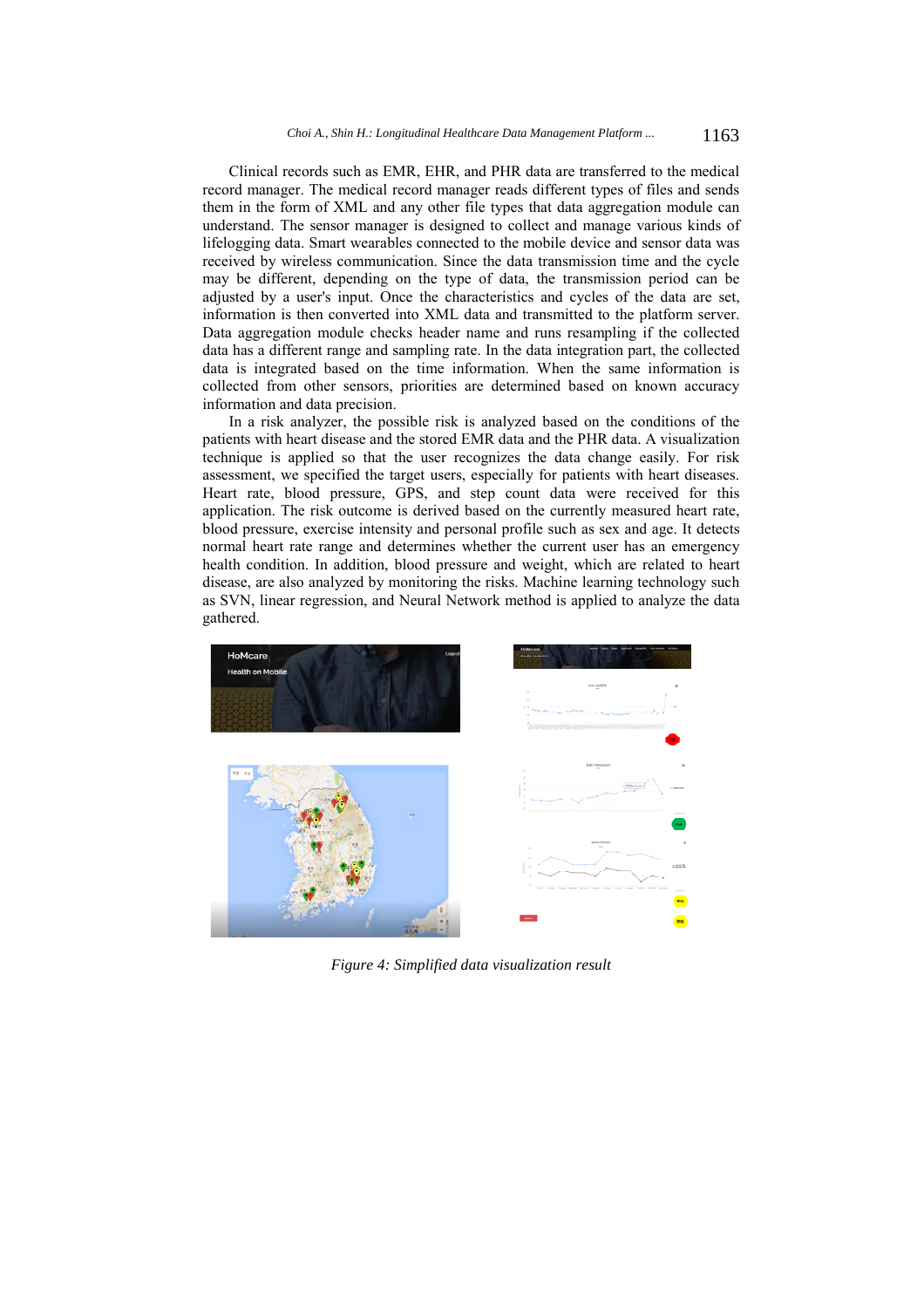After analysing the data, the system visualize the information based on user's context such as expertise level, access purpose and so on. To support these function in an automatic manner, we define information visualization step as follows. Based on the result of information disclosure in access control session, the platform determines what kinds of data such as medical imaging data, electrical medical records and so on will be disclosed. It is effective for the patient to understand the measured information and the resource itself for a group of specialists such as physicians. In addition to this, the researchers or the care giver also can review the information at the abstract level to understand the meaning of the information. If the signal changes more than a certain level compared to the normal level or it is classified as an abnormal condition; the risk analyzer then relays the result to the user by visualizing a simple light sign metaphor. The current emergency level expressed in red, yellow, and blue colors. Emergency level is obtained by averaging each feature's risk level. Feature's risk level is determined by the standard guidelines. For example, normal heart rate range is known from 60bpm to 100bpm. Algorithms for risk analysis depend on the target application.

## **4 Implementation and experimental results**

To establish the platform, we did develop initial prototype version. Many previous frameworks provide conceptual architecture and concepts for data exchanges. However, in this work, we developed main part of each layer and showed the effectiveness of the proposed method. For this purpose, this study was carried out with the case of patients with heart related diseases as an example. We acquired EMR data from patients, measured heart rate in real time to integrate data, and constructed a platform to analyse personalized risk considering ontology of heart related disease and current condition of patient. The implementation results of the web-based data integration platform are as shown in Figure 3 and Figure 4. The server was built using Linux, the DB built on MySQL and NoSQL and the LG G Watch Urbane was used to acquire real-time sensor information. In addition, the web was constructed using WordPress to use the service of the user and the user directly stored and managed the PHR and EMR data through the web. The current data was used based on scenarios for patients with heart disease, so that only heart rate, GPS, and step count data were received. The frequency was at 60 Hz for the heart rate, 1 hour for the GPS and 30 minutes for the step counter. Sensor manager was developed based on Android platform.





*Figure 3: real-time data collection with wearable heart monitoring sensor*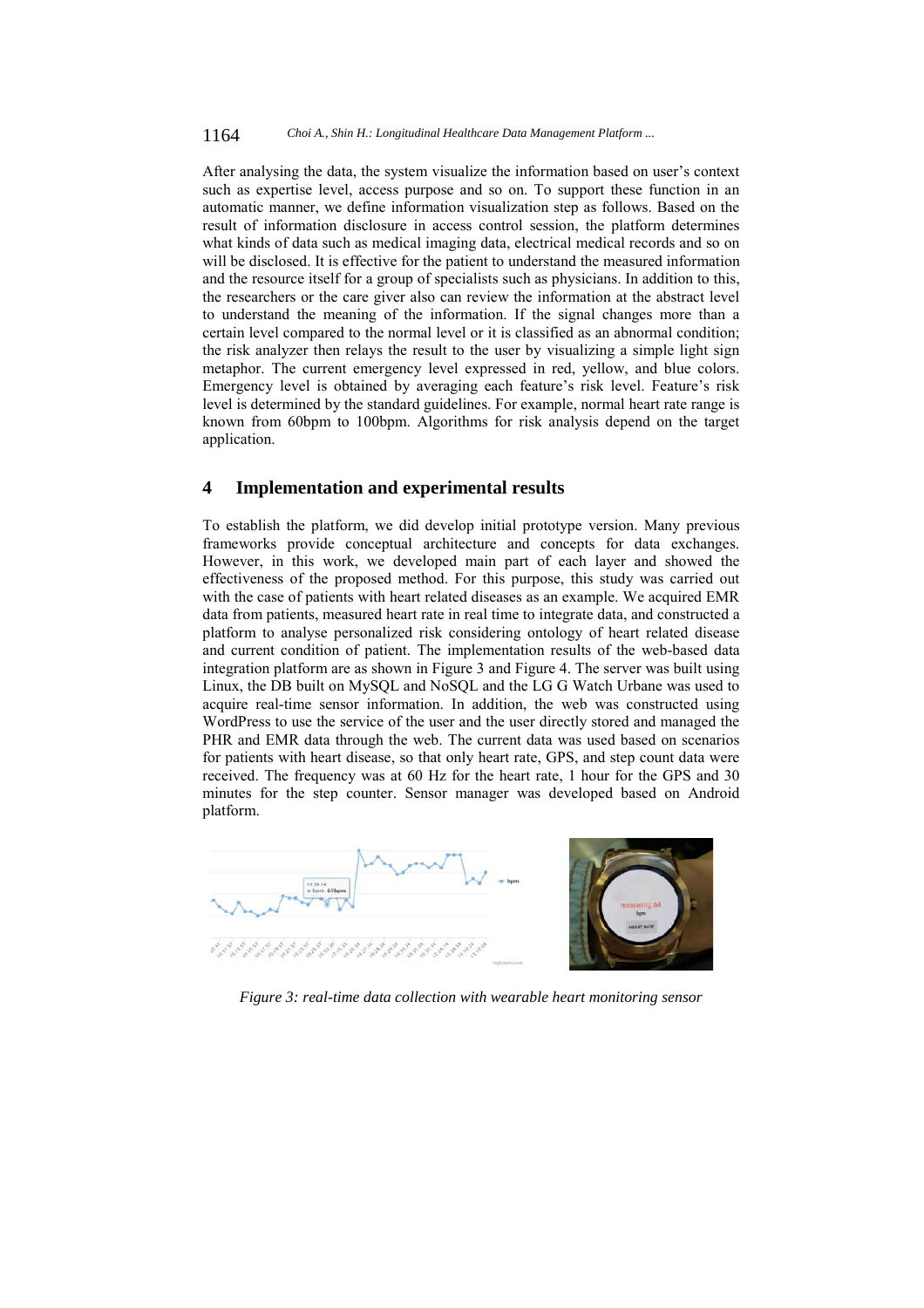| 044<br>◎ 图 <sup>减</sup> 界点69% Q 3:41 PM                                     | 0.044<br>◎ 图 <sup>减</sup> 界点69% Q3:38 PM                              | の今回る<br>◎ 图 <sup>减</sup> 智⊿ 69% Q 3:45 PM                                                           |  |
|-----------------------------------------------------------------------------|-----------------------------------------------------------------------|-----------------------------------------------------------------------------------------------------|--|
| <b>CAAC</b> application                                                     | <b>CAAC</b> application                                               | <b>CAAC</b> application                                                                             |  |
| Researcher Roman<br>Patient name - John Doe<br><b>PHR</b><br>Height - 183cm | Doctor Jim<br>Patient name - John Doe<br><b>PHR</b><br>Allergy - Nuts | <b>Family James</b><br>Patient name - John Doe<br><b>PHR</b><br>Height - 183cm                      |  |
| Weight - 78kg                                                               | Adverse reaction - none                                               | Weight - 78kg                                                                                       |  |
| Blood pressure - 120 Hg                                                     | Past history - none                                                   | Blood pressure - 120 Hg                                                                             |  |
| Blood type - RH+ A                                                          | Height - 183cm                                                        | <b>EHR</b>                                                                                          |  |
|                                                                             | Weight - 78kg                                                         | Diagnose date - 2018/3/15<br>Disease name - Influenza due to specific<br>identified influenza virus |  |
|                                                                             | Blood pressure - 120 Hg                                               |                                                                                                     |  |
|                                                                             | Blood type - RH+ A<br>EHR                                             |                                                                                                     |  |
|                                                                             | Diagnose date - 2018/3/15                                             |                                                                                                     |  |
| Δ<br>O<br>Ω                                                                 | Ω<br>Δ<br>Ο                                                           | O<br>◁<br>□                                                                                         |  |
| a)                                                                          | (b)                                                                   | $\left( c\right)$                                                                                   |  |

*Figure 4: Data access control result (a) researcher (b) doctor, (c) family* 

The proposed data management platform can be utilized for remote medical service or healthcare home service to provide a function to share and confirm accumulated medical data in various situations. We evaluated the proposed risk analysis functions using a public database, MIMIC as an example of big data, which collected multiple parameter data of ICU patients for 24 hours monitoring as shown in Figure 6 [35, 36]. In the MIMIC database with a total size of 3.1 GB, multiple physiological signals were used for evaluation. Here we applied continuous ECG data and systolic blood pressure to classify the level of risk. For pre-processing, all signals were divided by period and excluded from analysis when one of the signals included an error.



*Figure 5: Sample data of MIMIC database; Uppercase (ECG), Lowercase (Systolic blood pressure)* 

For training, MIMIC database was used. For evaluation, PPG signal obtained from sensing devices and MIMIC database were used after integration. To evaluate, PPG signal is synchronized by ECG peak and inputted as an input of evaluation. As a result, a five-scale risk level was estimated with 90.3% accuracy, compared to reference data when Medium Gaussian SVM was applied. A threefold crossvalidation was applied to a total 3500 data samples as shown in Figure 6. In this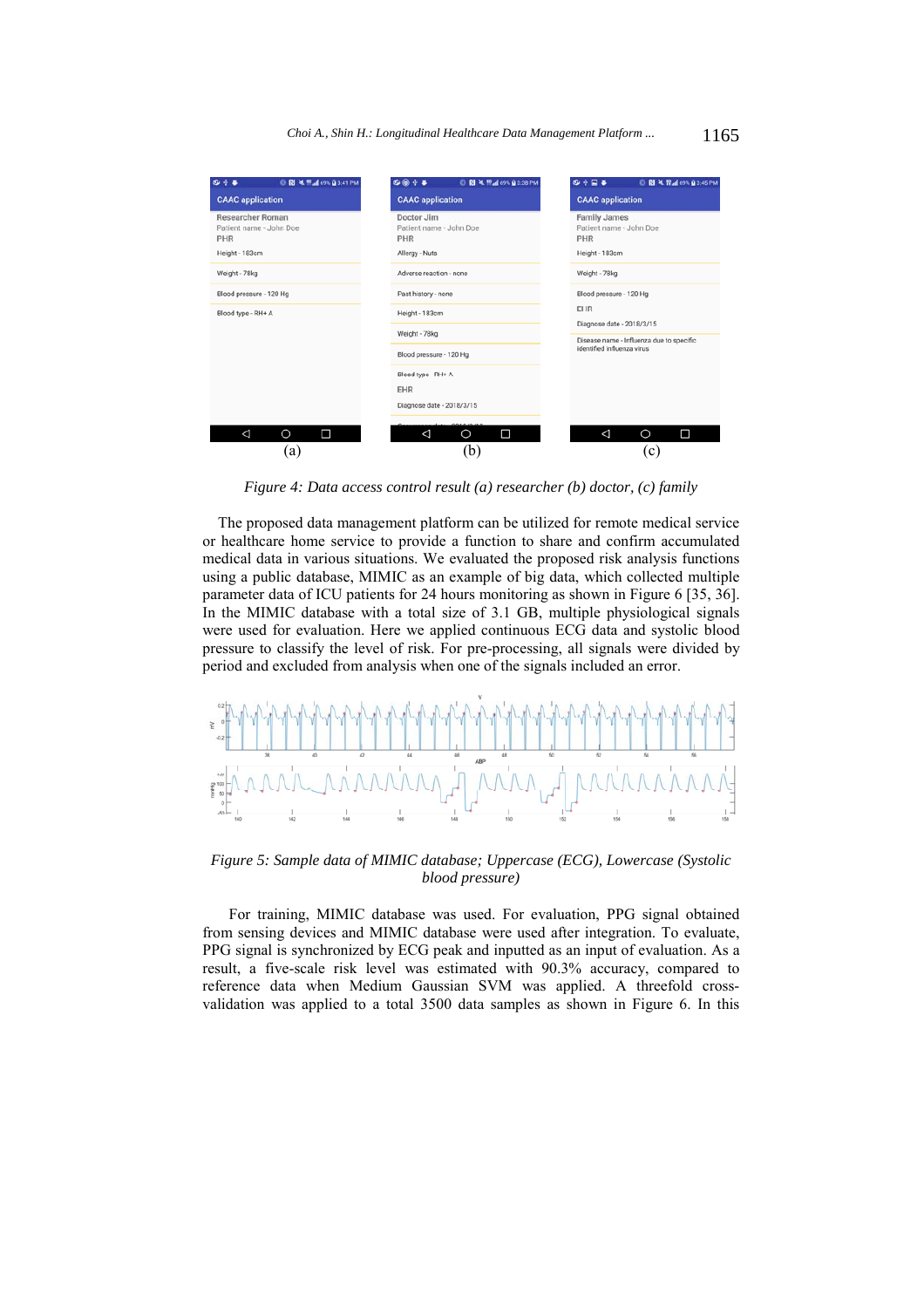#### 1166 *Choi A., Shin H.: Longitudinal Healthcare Data Management Platform ...*

paper, we show an example of data analysis using SVN. Instead of SVN, various deep learning or machine learning algorithms provided by open API can be applied. At this stage, handling big data in real-time was not considered. We used local workstation to collect and to process the data using GPU processor to see feasibility of the proposed platform. As a future work, real-time processing of big data could be considered in near future.



*Figure 6: Risk analysis result: (a) Correlation plot; (b) Confusion matrix* 

## **5 Conclusion and future work**

In this paper, we proposed a web-based healthcare data integration and management platform that collects heterogeneous types of health-related medical record as well as real-time lifelogging data. This platform provided flexible architecture to different types of data exchanges. The platform manages real-time data such as heart rate, blood pressure, and activity information extracted from various healthcare devices and provides functions to transmit them to the server. Then it analyzed the risk based on a domain knowledge and individual differences by applying machine learning tools, then visualizes the result to the patient and doctor dynamically based on information simplification method. As a result, we implemented that the life-logging data acquired in real time and the non-real-time medical data were periodically updated in the database and visualized through a web browser. For evaluation of integrated data analysis, we apply open database and evaluate the proposed risk analyser result. As a future work, we will collect diverse database that follows different types of medical standards and will extend the platform to support various kinds of heterogeneous sensors that operate on different platforms such as PPG sensors for an Arduino platform. In addition, we extend the various types of ontologies for semantic integration not only for heart related condition monitoring.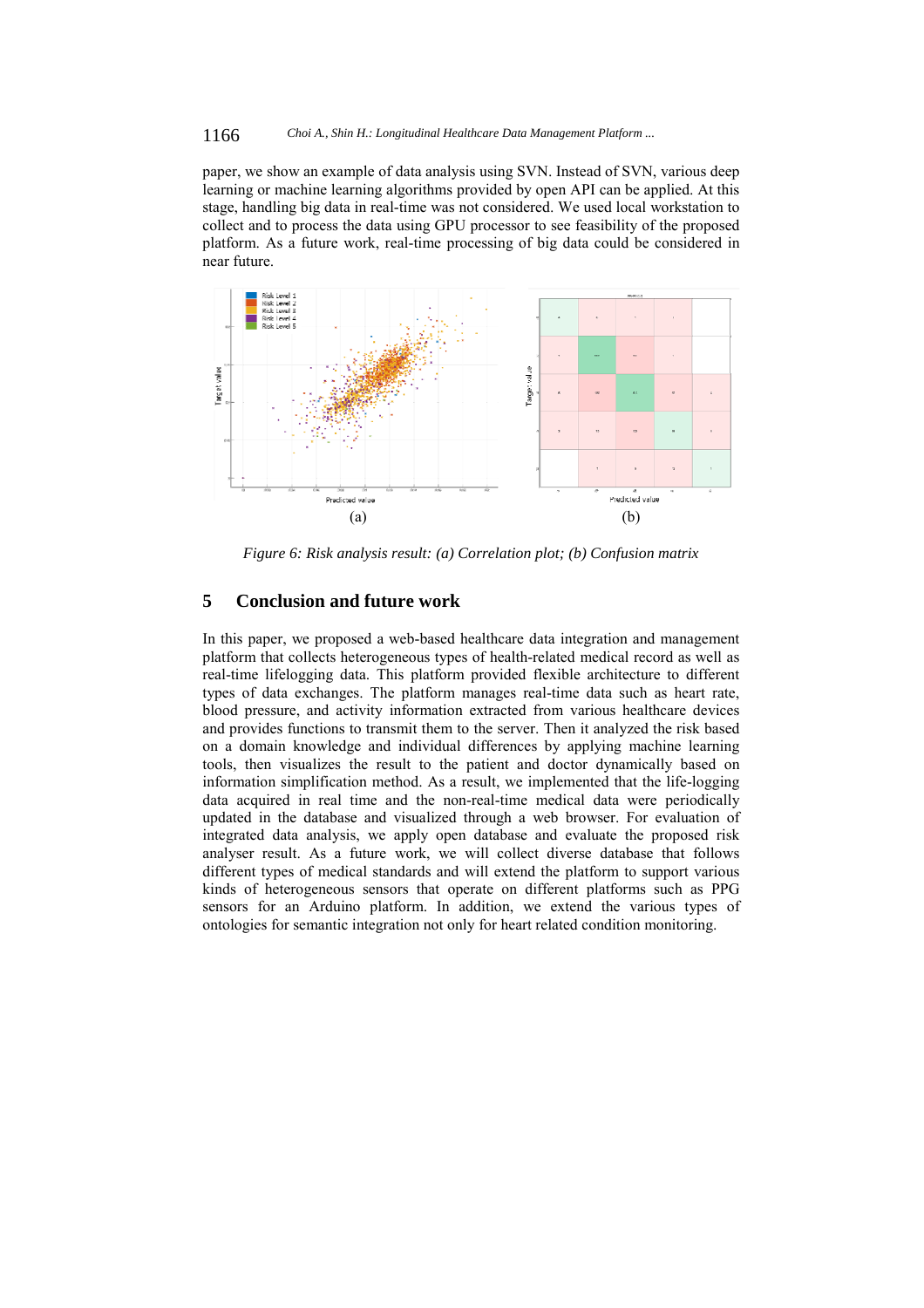#### **Acknowledgements**

This research was supported by Basic Science Research Program through the National Research Foundation of Korea(NRF) funded by the Ministry of Education(NRF-2016R1D1A1B03935104) and was supported by the Bio & Medical Technology Development Program of the NRF funded by the Korean government, MSIP (NRF-2016M3A9F1941328). We thank Yoomin Kim, Hansol Kim, Junghan Ji, Chiyoon Song for obtaining and processing the data.

#### **References**

[Adikaram, 16] Adikaram, K., Hussein, A., Effenberger, M. and Becker, T.: Continuous Learning Graphical Knowledge Unit for Cluster Identification in High-Density Data Sets. Symmetry 2016, 8(152), 1-17, doi:10.3390/sym8120152.

[Amin, 16] Amin, M., Banos, O., Khan, W., Bilal, H., Gong, I., Bui, D., Cho, S., Hussain, S., Ali, T., Akhtar, U., Chung, T. and Lee, S.: On Curating Multimodal Sensory Data for Health and Wellness Platforms. Sensors 2016, 16, 980, doi:10.3390/s16070980.

[Belle, 15] Belle, A., Thiagarajan, R., Soroushmehr, S. M., Navidi, F., Beard, D. A., and Najarian, K.: Big data analytics in healthcare. BioMed research international 2015, 2, 1-16, doi:10.1155/2015/370194.

[Bertino, 01] Bertino, E., Bonatti, P. and Ferrari, E.: TRBAC: A Temporal Role-Based Access Control Model. ACM Transactions on Information and System Security 2001, 4(3), 191-223.

[Can, 17] Can, O., Sezer, E., Bursa, O and Unalir, M.: Comparing Relational and Ontological Triple Stores in Healthcare Domain. Entropy 2017, 19, 30, doi:10.3390/e19010030.

[Chang, 16] Chang, A.: Big data in medicine: The upcoming artificial intelligence. Progress in Pediatric Cardiology 2016, 43, 91–94, doi: doi.org/10.1016/j.ppedcard.2016.08.021.

[Chen, 14] Chen, M., Mao, S. and Liu, Y.: Big Data: A Survey, Mobile New Appl 2014, 19, 171-209, DOI 10.1007/s11036-013-0489-0

[Chen, 16] Chen, Y., Guzauskas, G., Gu, G., Wang, B., Furnback, W., Xie, G., Dong, P. and Garrison, L.: Precision Health Economics and Outcomes Research to Support Precision Medicine: Big Data Meets Patient Heterogeneity on the Road to Value. J. Pers. Med. 2016, 6, 20, doi:10.3390/jpm6040020.

[Elgazzar, 12] Elgazzar, K., Aboelfotoh, M., Martin, P., Hassanein, H.S.: Ubiquitous Health Monitoring Using Mobile Web Services. Procedia Computer Science 2012, 10, 332-339.

[Fritz, 14] Fritz, T., Huang, E., Murphy, G. and Zimmermann, T.: Persuasive technology in the real world: a study of long-term use of activity sensing devices for fitness. Proceedings of the SIGCHI Conference on Human Factors in Computing Systems, Toronto, Canada, April 26- May 01, ACM New York, NY, USA, 2014. pp. 487-496.

[Goldberger, 00] Goldberger, A.L., Amaral, L., Glass, L., Hausdorff, J.M., Ivanov, P., Mark, R.G., Mietus, J.E., Moody, G.B., Peng, C.K., Stanley, H.E.: PhysioBank, PhysioToolkit, and PhysioNet: Components of a New Research Resource for Complex Physiologic Signals. Circulation 2000, vol. 101, no. 23:e215-e220.

[He, 17] He, K., Ge, D. and He, M. Big Data Analytics for Genomic Medicine. Int. J. Mol. Sci. 2017, 18, 412, doi:10.3390/ijms18020412.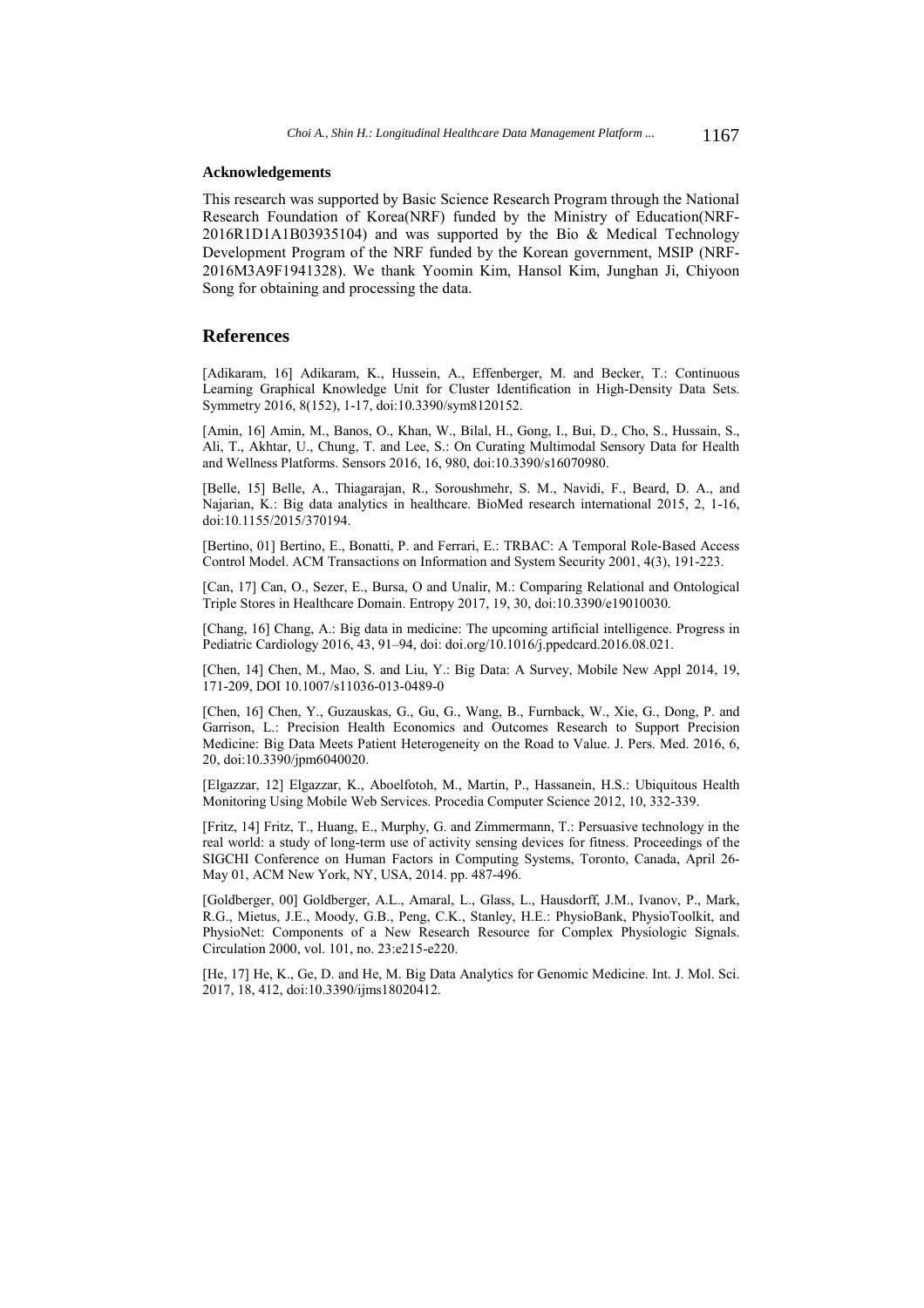[Hopkins, 11] Hopkins, B., Evelson, B.: Expand Your Digital Horizon With Big Data, Forrester Research Inc., 2011

[Hu, 04] Hu, J. and Weaver, A. C.: A Dynamic, Context-Aware Security Infrastructure for Distributed Healthcare Applications. In Proceedings of the PSPT 2004, 1-8.

[Hu, 14] Hu, H., Wen, Y., Chua, T. and Li, X. Toward Scalable Systems for Big Data Analytics: A Technology Tutorial. IEEE Access 2014, 2, 652-987, doi:10.1109/ACCESS.2014.2332453.

[Hussain, 14] Hussain, S., Bang, J., Han, M., Ahmed, M., Amin, M., Lee, S., Nugent, C., McClean, S., Scotney, B. and Parr, G.: Behavior Life Style Analysis for Mobile Sensory Data in Cloud Computing through MapReduce. Sensors 2014, 14, 22001-22020, doi:10.3390/s141122001.

[Kaewkannate, 16] Kaewkannate, K. and Kim, S.: Comparison of wearable fitness devices. BMC Public Health 2016, 16(433), doi: 10.1186/s12889-016-3059-0.

[Laney, 01] Laney, D.: 3-d data management: controlling data volume, velocity, and variety, META group research note, 2001

[Liang, 12] Liang, X., Li, X., Barua, M., Chen, L., Lu, R., Shen, X. and Luo, H.Y.: Enable Pervasive Healthcare through Continuous Remote Health Monitoring. IEEE Wireless Communications 2012, 1(6), 10-18.

[Luo, 16] Luo, G.: PredicT-ML: a tool for automating machine learning model building with big clinical data. Health Inf Sci Syst 2016, 4-5, doi:10.1186/s13755-016-0018-1.

[Masud, 15] Masud, M., Hossain, M., Alamri, A., Almogren, A., Zakariah, M.: Synchronizing Data through Update Queries in Interoperable E-Health and Technology Enhanced Learning Data Sharing Systems. Journal of Universal Computer Science 2015, 21(11), 1439-1453.

[Moody, 96] Moody, G.B., Mark, R.G.: A Database to Support Development and Evaluation of Intelligent Intensive Care Monitoring. Computers in Cardiology 1996, vol. 23, 657–660.

[Raghupathi, 14] Raghupathi, W. and Raghupathi, V.: Big data analytics in healthcare: promise and potential. Health Information Science and Systems 2014, 2(1), 1-10, doi:10.1186/2047- 2501-2-3.

[Ray, 16] Ray, I., Ong, T. C., Ray, I. and Kahn, M. G.: Applying attribute based access control for privacy preserving health data disclosure. Biomedical and Health Informatics(BHI), IEEE-EMBS International Conference 2016, 1-4.

[Raven, 15] Raven, K., Mohan, A., Lopes, R., Solayman, H., Fonseca, P., Jaret, P.: Thinking Healthcare Ahead, 1st ed., Requardt, H. Eds., A Medical Solutions Publication: Erlangen, Germany, 2015, 67-69.

[Sandhu, 96] Sandhu, R. S., Coyne, E. J., Feinstein, H. L. and Youman, C. E.: Role based Access Control Models. IEEE Computer 1996, 2, 38-47.

[Santos, 16] Santos, P., Dennerlein, S., Theiler, D., Cook, J., Treasure-Jones, T., Holley, D., Kerr, M., Attwell, G., Kowald, D., Lex, E.: Going beyond your Personal Learning Network, Using Recommendations and Trust through a Multimedia Question-Answering Service for Decision-support: A Case Study in the Healthcare. Journal of Universal Computer Science 2016, 22(3), 340-359.

[Seo, 15] Seo, D., Lee, M. and Yu, S.: Development of Network Analysis and Visualization System for KEGG Pathways. Symmetry 2015, 7, 1275-1288, doi:10.3390/sym7031275.